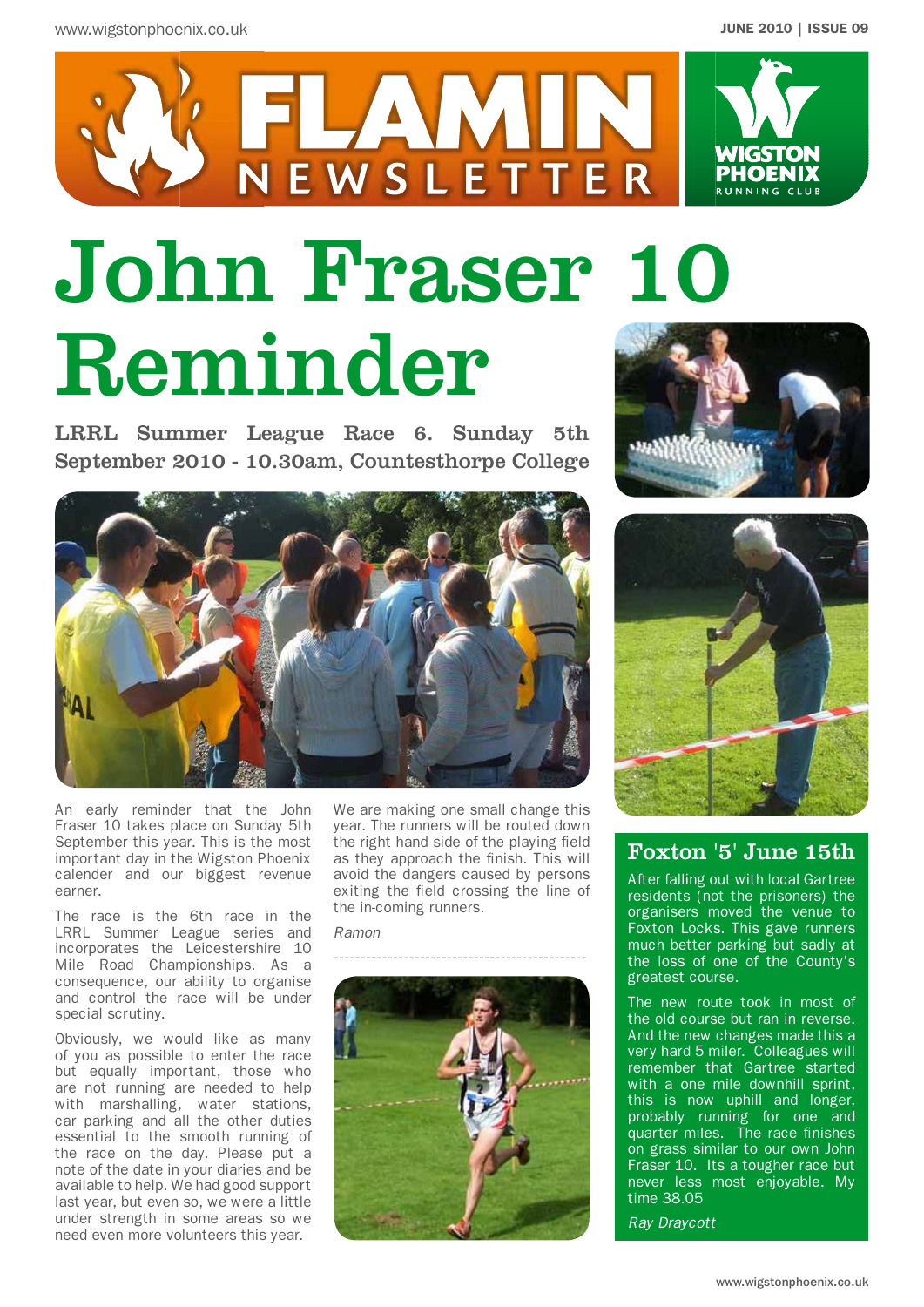# Swithland 10k

## LRRL Summer League Race 2. Race report by Mark Thompson.

The second race of the LRRL Summer League, the Swithland 10K, took place on Sunday 6th June.

After the monsoon conditions of last year, organisers and runners alike were waiting to see what was in store for this year. Luckily the heat and humidity of the previous day and the thunder storms of the previous night were gone, and we were left with pretty good conditions...thankfully!!

A healthy Wigston Phoenix turnout of 18 men and 5 ladies took on the undulating course, which starts and finishes in Mountsorrel, taking in a loop of Swithland Reservoir and the surrounding scenery.

The men's race was won by our very own Mark Powell in an excellent time of 32:34, comfortably ahead of the second place runner. Good runs from Alex Webster in 18th and Neil Carter in 31st provided the basis for a good team performance from the men.

There were also good performances from Colin Baxter with an excellent time of 40:25, just getting the better of Rob G, in a reverse of the result from Desford.

But the battle of the race was between Dave Wilmot and Andy Hummel, with Dave pipping Andy by just 2 seconds in a sprint for the line.

There was a great debut from new recruit Glen Conroy, with a time of 48:27. Mixing it with the fast boys on a Tuesday night has clearly paid dividends. We all knew he could break 50 minutes…just that Glen wasn't so sure. We told you so!!

The regular rivalry between Dave M and Mark T was going on further back, with Mark taking it this time. But no doubt Dave will be gunning for revenge at Prestwold!

It was also good to see a return to club racing scene for Rhys Davies, just breaking 55 minutes, but after seeing him in training at the club, it won't be long before that time is smashed.

The ladies race was won by international athlete Gemma Steel of Charnwood, in a time of 34:24, finishing in an amazing 12th place overall.

Leading Phoenix lady was Maxine Powell, who improved by over 2 minutes from Desford, finishing in 172nd place in a time of 44:34.

In a rare race outing, Julie Palmer showed that she is in great form, finishing in just outside 48 minutes…despite feeling the effects of excesses the night before. Now if we can only get her to race more regularly, and use a more orthodox preparation…

Solid runs from Jo Steane and Sandra Long meant that we put in another good team performance.

In our first LRRL season as Wigston Phoenix, we are second in Division 3 for Men, Women and Veteran Men, and leading for Veteran Women.

All of these positions will see us promoted if we finish there at the end of the season.

To make sure that we consolidate our positions, we need to ensure a good turnout for all races. It will be nice to see some new faces taking part, as well as continued racing from the usual suspects. Details of future League races are on the website, or at the Legion on a Tuesday night. If you need a lift to any of the races, see Colin, Carole or Mark T and we will sort something for you.

The Swithland 10K was also the second race in the Wigston Phoenix Grand Prix. Mark Thompson took the honours and overall lead for the men, with Maxine Powell taking the honours amongst the ladies…with Jo Steane retaining the overall lead. Full results and standing at

www.wigstonphoenixgp.co.uk

## LRRL LEAGUE 2010 TEAMS AFTER SWITHLAND

#### MEN - DIVISION 3

| Position       | Team                   | Points |
|----------------|------------------------|--------|
|                | Charnwood AC           | 120    |
| $\overline{2}$ | <b>Wigston Phoenix</b> | 97     |
| 3              | West End               | 86     |
|                | <b>Desford</b>         | 86     |
| 5              | Harborough             | 79     |
|                | Whetstone              | ลิคิ   |

#### VET MEN - DIVISION 3

| Position | Team                   | Points |
|----------|------------------------|--------|
|          | Charnwood AC           | 115    |
|          | <b>Wigston Phoenix</b> | 98     |
| 3        | Desford                | 87     |
|          | <b>Beaumont</b>        | 85     |
| 5        | Leicester Tri          | 79     |
|          | Shepshed               |        |

#### WOMEN - DIVISION 3

| Position | Team                   | Points |
|----------|------------------------|--------|
|          | <b>Wigston Phoenix</b> | 136    |
|          | Harborough             | 110    |
|          | Ivanhoe B              | 97     |
|          | <b>Nuneaton</b>        | 96     |
| 5        | Charnwood AC B         | 93     |
|          | Hinckley B             | -JI I  |

#### VET WOMEN - DIVISION 3

| Position       | Team                   | Points |
|----------------|------------------------|--------|
|                | Harborough             | 106    |
| $\overline{2}$ | <b>Wigston Phoenix</b> | 104    |
| З              | Nuneaton               | 98     |
|                | S. Derbys              | 68     |
| 5              | Shepshed               | 59     |
|                | Whetstone              | 26     |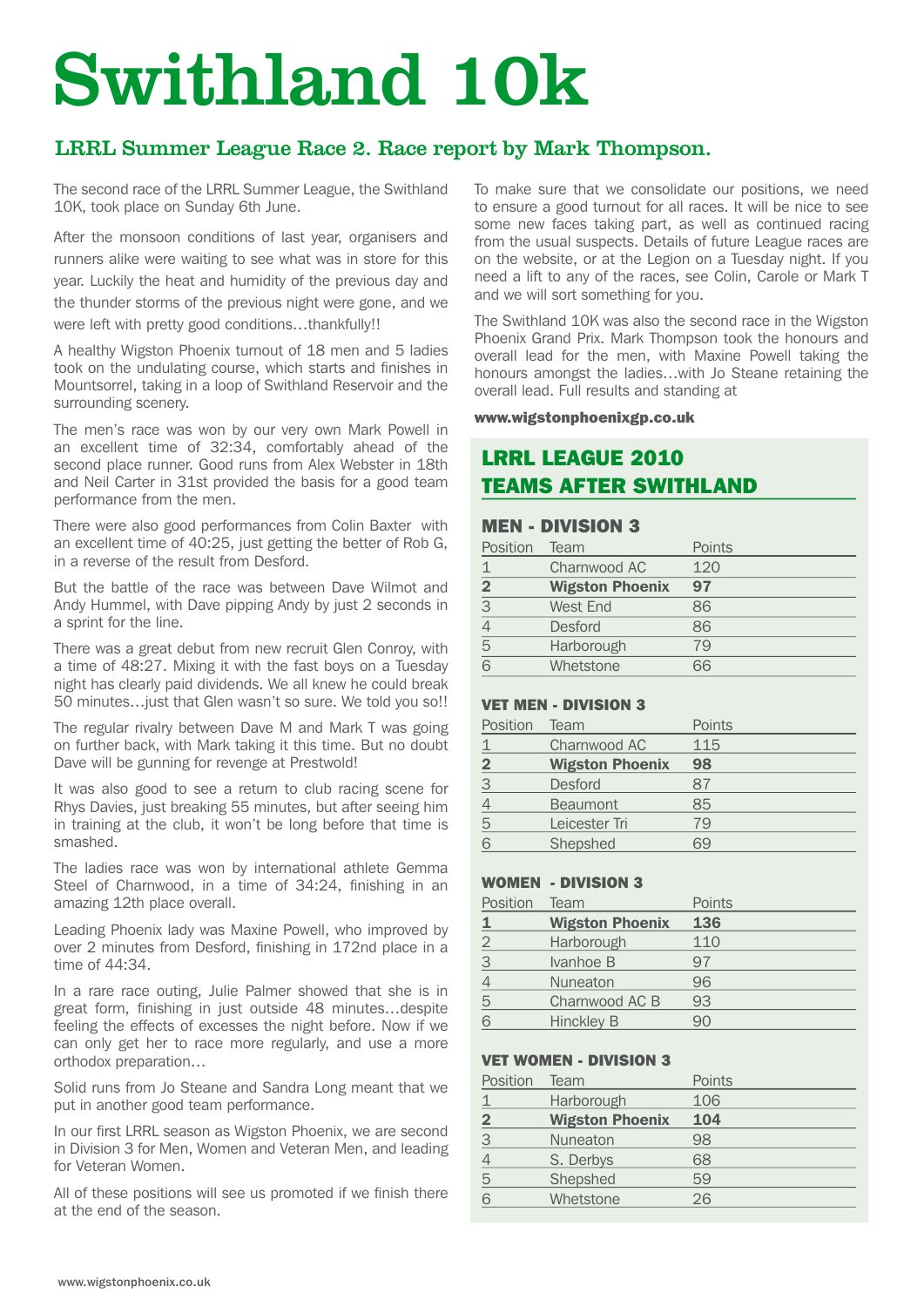# Hungarton 7

at Hungarton on Wednesday 7th July starting at 7.15pm, organised by Wreake Runners. This is generally regarded as the toughest road race in Leicestershire but, despite this, continues to be very popular and well supported, and I know that all Wigston Phoenix runners are keen to enter. This year the race will revert back to the 'original' course. Leaving Hungarton, heading towards Keyham and Billesdan Coplow and taking in the lovely downhill of Sludge Hill.

A Block Entry form is out at the Legion for you to enter your details. If you cannot make the Legion, let someone on the committee know. This Block Entry will close on Tuesday 29th June.

For those not familiar with the location, approach through Scraptoft and Keyham or cross the A47 at Houghton-onthe Hill and go straight on. Refreshments afterwards, most welcome, are available at the Black Boy pub.

------------------------------------------------------------------------

Club Records

We are now collating new club records for Wigston Phoenix thanks to our resident statistician Bob Pople. Records are to be collated for the following distances:

#### 5 miles

10K

10 miles

Half marathon 13.1 miles

Full marathon 26.2 miles

The age categories for both men and women are to be recorded as follows:

------------------------------------------------------------------------

Seniors, Vet 40, Vet 50, Vet 60.

# Race Predictor

At Hermitage Harriers, they have been keeping a little known feature of their website to themselves, but now they are happy to release it to the wider world.

|                             |                   | rmitage     |                                   |                |                  |                                |
|-----------------------------|-------------------|-------------|-----------------------------------|----------------|------------------|--------------------------------|
|                             |                   | arriers R.C |                                   |                |                  |                                |
|                             |                   |             |                                   |                |                  |                                |
|                             |                   |             |                                   |                |                  |                                |
|                             |                   |             |                                   |                |                  |                                |
|                             |                   |             |                                   |                |                  |                                |
|                             |                   |             |                                   |                |                  |                                |
|                             |                   |             |                                   |                |                  |                                |
|                             |                   |             |                                   |                |                  |                                |
|                             | <b>MINE   MYL</b> |             | -                                 |                |                  |                                |
|                             | 444               |             | <b>SHIPPERS CARDS</b>             |                |                  |                                |
|                             | 0.00              |             | <b>Monthly St. 608</b>            |                |                  |                                |
|                             |                   |             | Autor Gillery                     |                |                  | \$1,500.000                    |
|                             | 49-14039-1-       |             | And America of                    | $-0.001$       |                  | ---                            |
| ٠                           |                   |             | <b>Contract Contract Contract</b> | $-$            |                  | ---                            |
|                             |                   |             | <b>Research G.C.</b>              | <b>THE AT</b>  |                  | <b>William Alli</b>            |
|                             |                   | ---         | Alexander Sale                    | <b>HALL</b>    |                  | ---                            |
|                             |                   |             | <b>Brookly as the first</b>       | m              |                  | ---                            |
|                             |                   |             |                                   |                |                  |                                |
|                             |                   |             | <b>Roomer Gallery</b>             | --             | --               |                                |
| <b>SALE And Trucklesser</b> |                   |             | Inder the                         | <b>Date of</b> | --               |                                |
| 25.001                      | <b>MONTH</b>      |             | <b>Real Age &amp; Herman Ed</b>   |                | cartas dicional. | <b>HELEN</b><br>$35 - 44 = 45$ |

Over the last few years, they have obtained many hundreds, even thousands of results from LRRL races. The results from each race have been analysed, and by using some very clever maths, they have been able to apply difficulty ratings to each race. From that, we are able to pretty accurately predict race times for upcoming LRRL races. As new results come in, the predicted times are recalculated.

So, if you would like to see your predicted times for the remaining LRRL races, then simply visit the website, select the results from any previous 2010 LRRL race, then click on the appropriate name, the predicted times will be displayed on the left side of the screen.

------------------------------------------------------------------------

#### www.hermitageharriers.co.uk

# The 4th race in the LRRL Summer Series is the 7 mile race  $\parallel$  news in brief

#### New Members

Welcome to **Patricia Thompson** and **Glen Conroy** who joined the club recently. We also welcome back **Gail Kalsi** who was last a member in 2008.

--------------------------------------------------------------------

--------------------------------------------------------------------

#### Race cancellation

Please note that the 2nd and 3rd races in the series around King Lears Lake in Watermead Park have been cancelled due to lack of numbers in the first race. These races were scheduled for the 2nd July and the 3rd September.

#### -------------------------------------------------------------------- Rainbows 100 Lap Challenge – Fri 16th July

We have now confirmed an entry of one team for this fun but competitive event. The race entry fee of £80 is to be paid by the club so this is a FREE event for runners. We need between 15 and 20 runners to take part so that individuals run between 5-7 laps to make 100 laps in total. We currently have 13 runners and it is first come first served so please get your name on the list or contact your club captains Carole Priestley or Colin Baxter. There will be free entry to Saffron Lane stadium and there is ample car parking.

#### Alex and Mark Bridges

It is with regret that we have decided not to renew our Wigston Phoenix membership. This is based on the fact that from October we will be living in France for two years. With our baby due in August and Mark currently travelling a lot with work the opportunity to compete for the club has become limited.

--------------------------------------------------------------------

We are excited about our new adventure but we will miss joining in on some of the activities which we have enjoyed so much in the past with Wigston Phoenix. We hope to find a welcoming running club in France when we have settled. If we hear of any good races we will let you know in case some members are tempted!

We will keep in touch and when we return, depending on location, we will definitely come back to support you. We do plan to get across to say good bye before we leave in October. In the meantime good luck with the summer league races!

*Many thanks, Alex and Mark*

--------------------------------------------------------------------

#### Runners wedding celebrated in Runners' way

Ron Walton & Jill Judson are getting married on Saturday 3rd July 2010, and all are welcome to celebrate with them with an early Morning Run in Bradgate Park.

Meet 7:30am Newtown Linford entrance. A choice of routes will be available. Meet back in car park at 9:30am for breakfast. Please bring flask of tea or coffee. We'll provide pastries, cakes etc.

--------------------------------------------------------------------

Ron & Jill